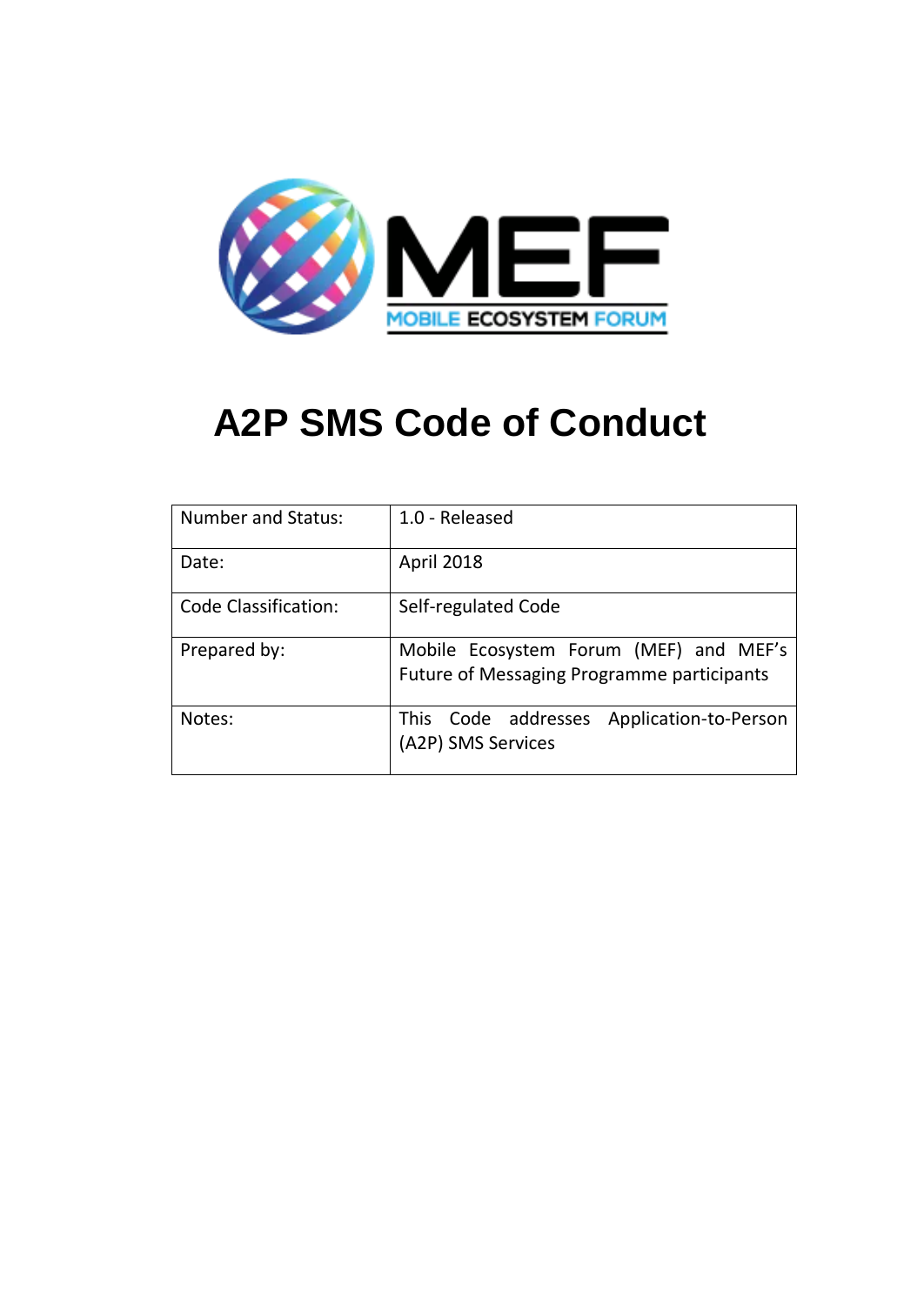



# **TABLE OF CONTENTS**

| $\mathbf 1$ |  |
|-------------|--|
| 2           |  |
| 3           |  |
| 4           |  |
| 5           |  |
| 6           |  |
| 7           |  |
| 8           |  |
| 9           |  |
| 10          |  |
| 11          |  |
| 12          |  |
| 13          |  |
| 14          |  |
|             |  |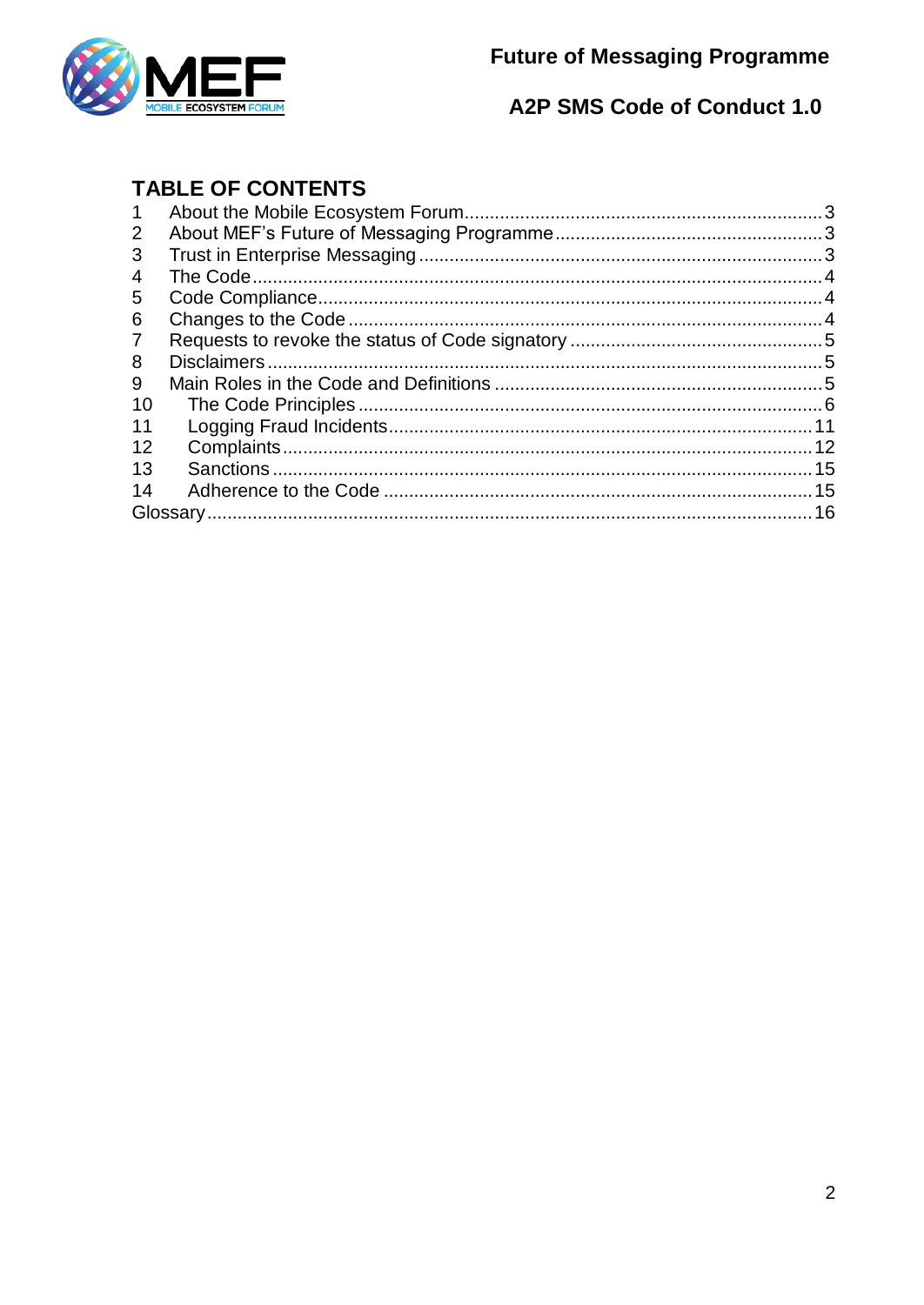

# <span id="page-2-0"></span>**1 About the Mobile Ecosystem Forum**

- 1.1 Established in 2000, The Mobile Ecosystem Forum (MEF) is a global trade body that acts as an impartial and authoritative champion for addressing issues affecting the broadening mobile ecosystem. MEF provides its members with a global and cross-sector platform for networking, collaboration and advancing industry solutions.
- 1.2 MEF's goal is to accelerate the growth of a sustainable mobile ecosystem that drives inclusion for all and delivers trusted services that enrich the lives of consumers worldwide.

### <span id="page-2-1"></span>**2 About MEF's Future of Messaging Programme**

- 2.1 Established in 2015, MEF's Future of Messaging Programme (the 'Programme') is a worldwide, cross-ecosystem approach to promote a competitive, fair and innovative market for mobile communication between businesses and consumers.
- 2.2 Programme participants represent different regions and stakeholder groups working collaboratively to:
	- Reduce the number and impact of industry-wide Application-2-Person (A2P) fraud incidents
	- Produce and publish best practice frameworks, papers and tools to accelerate market clean-up and limit revenue leakage
	- Educate enterprise messaging solution buyers about the threats and impacts of poor procurement processes with loose enterprise messaging requirements
	- Build perceptions about enterprise messaging as a premium and trusted channel
	- Facilitate innovation
	- Promote new services and use cases
	- Stimulate new partnerships

## <span id="page-2-2"></span>**3 Trust in Enterprise Messaging**

- 3.1 Part of the Programme, Trust in Enterprise Messaging ('TEM') is a self-regulation service and set of tools to build trust in enterprise messaging.
- 3.2 TEM's resources:
	- A2P SMS Code of Conduct (the "Code")
	- TEM Badge (the "Badge") a digital logo, together with its associated compliance and respective terms and conditions of use, distributed by MEF to all Code signatories to be displayed and promoted across their digital platforms and marketing materials as a recognised symbol of best practice and trust.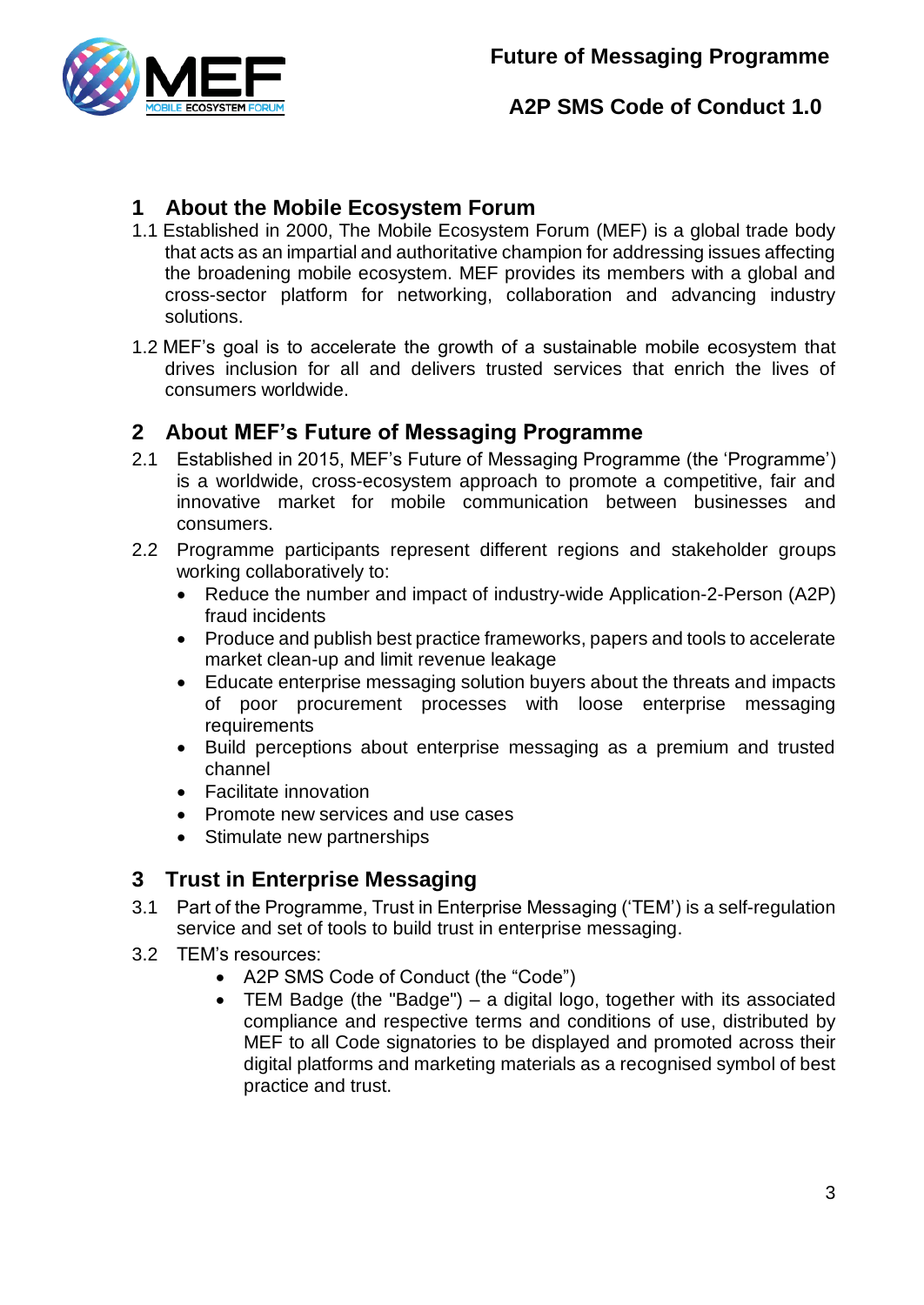

# <span id="page-3-0"></span>**4 The Code**

- 4.1 The Code of Conduct ("Code") sets out a standard of behaviours, procedures and actions for all actors operating within the A2P SMS market (also referred to as enterprise, bulk or wholesale).
- 4.2 The Purpose of the Code is to establish a standard of behaviours, procedures and actions for all actors operating within the A2P SMS sector, in order to protect consumers, demonstrate ethical and commercial responsibility as well as to maximise value to all companies involved in the messaging ecosystem.
- <span id="page-3-3"></span>4.3 The Code applies to all companies involved with the A2P SMS service including the following companies/businesses:
	- Mobile Network Operators (MNO)
	- A2P SMS Aggregators or Aggregators
	- Telecommunications Technology Providers (e.g., SCCP Providers)
	- Cloud Communications Providers
	- Brands and enterprises and any company engaging with their customers, via SMS
- 4.4 The Code does not address specifics of local laws or regulations; rather it shall be interpreted and applied in order to conform with the applicable legislation. Companies of the types referred in [4.3](#page-3-3) from any country, can be signatories of the Code.
- 4.5 The Code also affects:
	- consumers who opt-in to receive SMS messages via a service, or receive any kind of communication via SMS from a business they have a relationship with (e.g. text alerts, PIN codes, etc.)
	- regulators and law enforcement bodies in charge of supervising the A2P SMS industry

# <span id="page-3-1"></span>**5 Code Compliance**

- 5.1 Once a company signs the Code they are known as Code Signatories, and as such the company agrees to abide by the Code at all times.
- 5.2 Code Signatories shall not engage in business with companies which knowingly breach the Code or applicable local laws.
- 5.3 The obligations of this Code must be adhered to promptly and effectively, taking all reasonable actions to ensure compliance to the code.
- 5.4 It is acknowledged that a Code Signatory may act in multiple roles across the A2P SMS value chain and it is the responsibility of the Company to ensure compliance with all relevant provisions.
- 5.5 Code Signatories must ensure that all relevant employees and associated parties are made aware of the Code.

## <span id="page-3-2"></span>**6 Changes to the Code**

6.1 MEF reserves the right to change to the Code from time to time, as a result of the ongoing outputs of the Future of Messaging Programme. The amended Code of Conduct remains binding.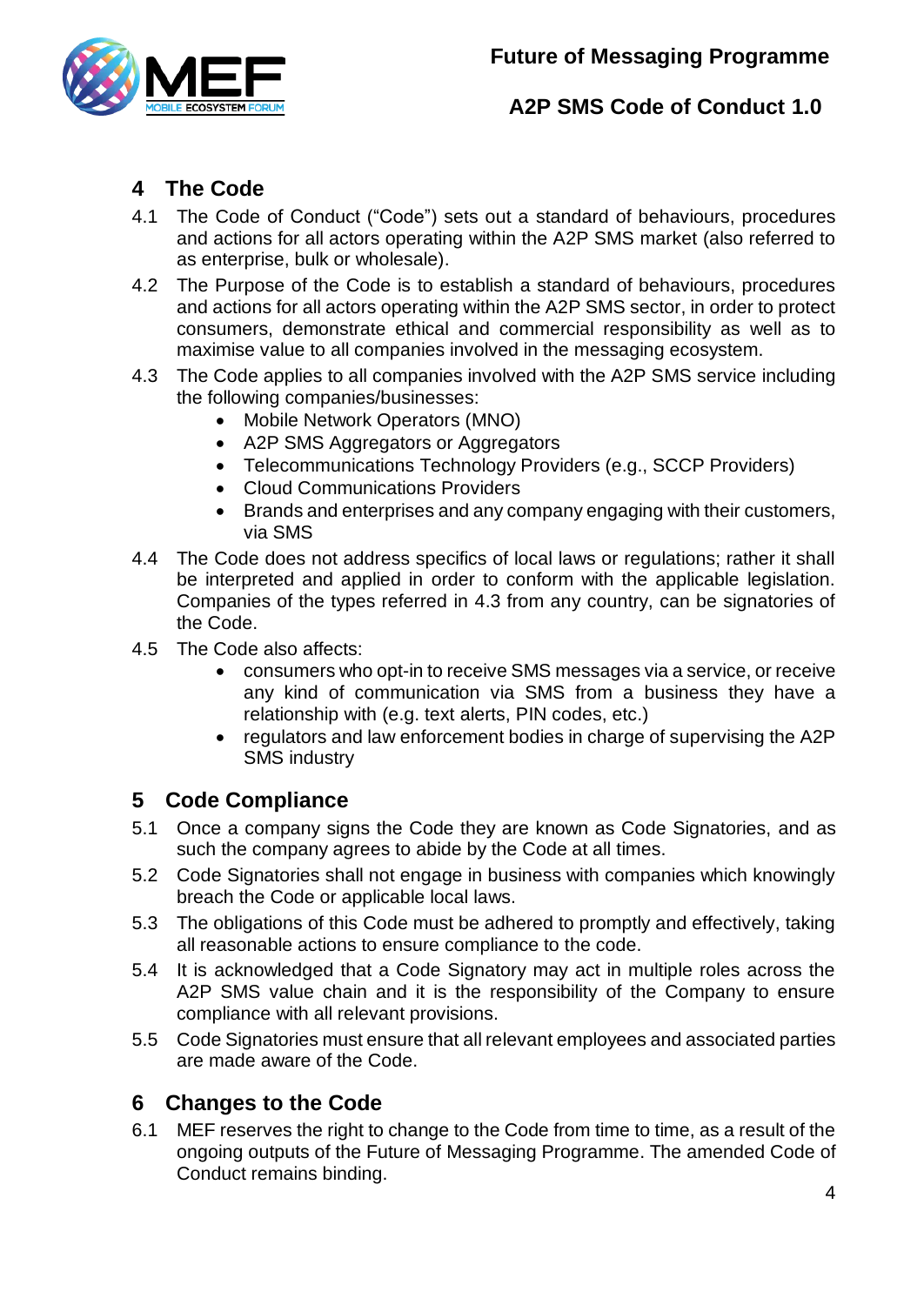

- 6.2 MEF will notify all signatories of any changes to the Code and make each new version of the Code available on the Future of Messaging Programme website.
- 6.3 Furthermore, MEF reserves the right to amend the Code without any consultation with Code signatories if directed to do so by a court of law.

# <span id="page-4-0"></span>**7 Requests to revoke the status of Code signatory**

- 7.1 Companies may request MEF to revoke their status of Code Signatory at any time, either by post or e-mail.
- 7.2 MEF can take up to 30 (thirty) days to remove references to the company and/or revoke any Programme related rights obtained.
- 7.3 There will be no refund of any fees paid to MEF, regarding the Programme either for Programme participation or TEM badge signatory fees.
- 7.4 Companies have up to 30 (thirty) days to remove the Badge from their digital platforms and/or materials where it is being used.

# <span id="page-4-1"></span>**8 Disclaimers**

- 8.1 MEF's employees and its suppliers shall not be held liable for any consequences that may arise from either the implementation of the Code nor for the failure to implement the Code.
- 8.2 The Code does not constitute legal advice, nor is it warranted as legal advice.

## <span id="page-4-2"></span>**9 Main Roles in the Code and Definitions**

- 9.1 Consumer this is the individual that is the destination of the A2P SMS message, the recipient of the SMS generated or the individual that sends a message to a Business via a Long Number or Short Code.
- 9.2 Enterprise or Brand this is the company that wants to engage with the Consumer via SMS, e.g., bank, airline, government department etc.
- 9.3 Message Generator this is the company who is sending the message, or on whose behalf the message is being sent, e.g. an enterprise or brand. The Message Generator in many cases will be the Enterprise or Brand.
- 9.4 Message Processor this is any company in the ecosystem involved in the processing, routing, or carrying the message en-route to its final destination.
- 9.5 Message Terminator this is any company in the ecosystem that is responsible for delivering the message to the consumer handset. This is usually a Mobile Network Operator (MNO).
- 9.6 Message Recipient this is typically a person who is a customer or employee of the Enterprise or Brand. The Message Recipient is synonymous with the Consumer.
- 9.7 For Mobile Originated (MO) messages where the message is sent from a customer or employee to a business, then the Message Generator and Message Recipient roles above are reversed. For ease of reading, this document assumes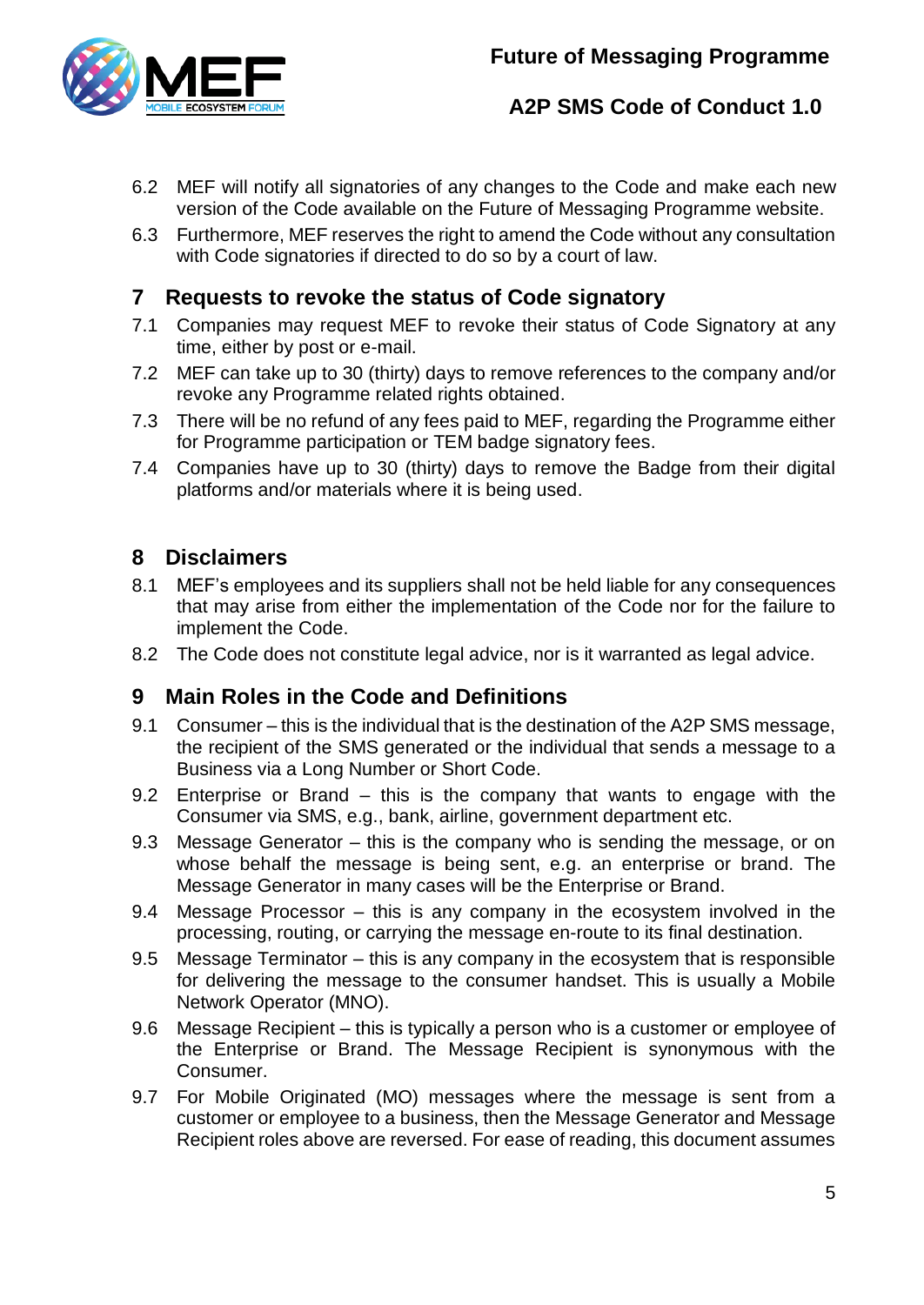

that all messages are Mobile Terminated (MT) and therefore the definitions above will apply.

# <span id="page-5-0"></span>**10 The Code Principles**

10.1 Code signatories shall not create, carry or deliver unsolicited A2P SMS messages.

Code signatories involved in A2P SMS creation, routing and delivery of A2P SMS messages must recognise that SMS is a powerful channel for businesses to interact with their consumers, on the understanding that consumers have consciously and explicitly authorised that interaction.

- 10.1.1 Message Generators (and all owners of the relationship with the consumer) shall ensure that consumers are informed of their rights and have opportunities to exercise meaningful choice and control over the messages they wish to receive. Hence, Message Generators shall not create A2P SMS messages destined to consumers who have not explicitly opted-in to receiving them.
- 10.1.2 Mechanisms and specificities of the opt-in process generally differ from country to country and/or for different types of communication, but usually include receiving a MO on a long code or short code or receiving permission via some electronic or physical form. For this purpose, the message originator must observe the applicable law/regulation and shall keep evidence of the opt-in readily available to show on demand by an authorised authority or the Compliance Committee.
- 10.2 Code signatories must accept that consumers shall be able to revoke their consent to be contacted.

Key to securing and maintaining trust in the A2P SMS channel is to ensure that consumers are always in control of the means by which and when they can be reached by enterprises. Therefore, it is key to provide consumers with the means to opt-out of interactions and relationships which they have previously authorised.

- 10.2.1 All Code signatories, but particularly Message Generators shall clearly communicate how consumers can opt-out of receiving messages in future.
- 10.2.2 Although local regulations vary, Code signatories should include opt-out guidance within the opt-in process itself.
- 10.2.3 Once a consumer has opted-out of the receipt of further communications, interaction with them must cease as soon as technically possible.
- 10.2.4 All Message Processors and Message Terminators shall stay vigilant and ensure that, to the best of their knowledge and ability, the Message Generators honour all opt-out requests received from their consumers and ensure that these requests are processed and terminated in a timely and reliable manner.
- 10.3 Code signatories must respect the legal or consumers' preferences regarding time and frequency of A2P SMS interaction.

Communication via SMS generally interrupts the Message Recipient and, therefore, extreme care must be observed regarding the timing and frequency of interaction.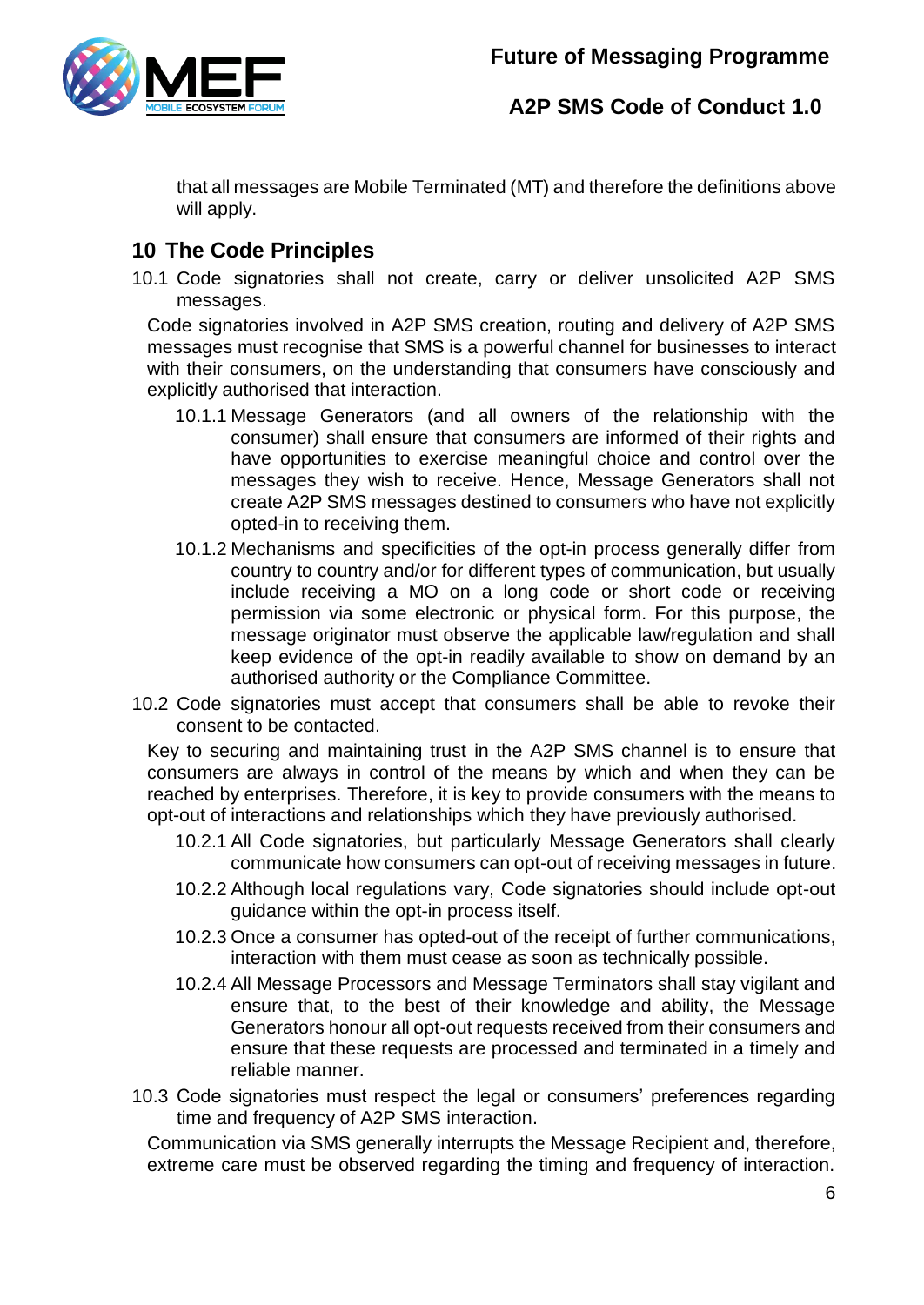# **Future of Messaging Programme**



# **A2P SMS Code of Conduct 1.0**

Sending large volumes of messages that are not relevant to a recipient or at inconvenient hours of the day reduces the value of the message delivered as well as the overall A2P SMS channel, even if consent has been given by a recipient for the content being sent. It is key to recognise that one of the primary benefits of SMS is both the perception in the eye of the recipient and the reality that it is a trusted, clean and time-critical communications channel.

- 10.3.1 Message Generators, primarily, must respect the applicable law and consumers' preferences, regarding the timing and frequency of the messages sent (particularly if they have been explicitly indicated).
- 10.3.2 When there is no applicable law, and consumer preferences are unknown, common sense and best judgement should be observed (e.g. all promotional messages should be sent during waking hours, 8 am to 8 pm of the Message Recipient time zone, during a business/office working week, avoiding public holidays, days of religious observance, etc.).
- 10.3.3 All Code signatories shall take reasonable technical care by undertaking sufficient testing to prevent flooding incidents.
- 10.4 Secure and handle adequately consumers' personal data, ensuring the best data privacy practices when collecting, processing, and transmitting it.

The A2P SMS channel exposes recipient's personal data, namely their mobile number (personally identifiable data) and some associated content, to all companies involved in the generation, processing and termination of the messages. Personal data breaches have a very negative impact on consumers' trust in the A2P SMS channel and, therefore, best efforts must be taken with regard to data protection and security to try and avoid any such incident.

- 10.4.1 Code signatories shall comply with best practices and all relevant regulations governing customer data privacy.
- 10.4.2 Code signatories shall ensure that consumers are provided with clear, prominent and timely information regarding the company's data privacy practices.
- 10.4.3 When applicable, Code signatories shall ensure that customers are informed of their rights and have opportunities to exercise meaningful choice and control over their personal information.
- 10.4.4 When applicable, Code signatories shall seek consumer consent for any changes that materially affect the privacy of their personal information.
- 10.4.5 Code signatories shall limit the personal information that is collected from customers and subsequently retained, used, or shared.
- 10.4.6 Code signatories shall deploy state-of-the-art technology, making sure consumers' personal data is stored and passed on securely. Noting the availability of alternative solutions, Code signatories shall use strong encryption an all stages of personal data handling.
- 10.5 Code signatories shall not modify messages content or their metadata unless legitimately required for message delivery.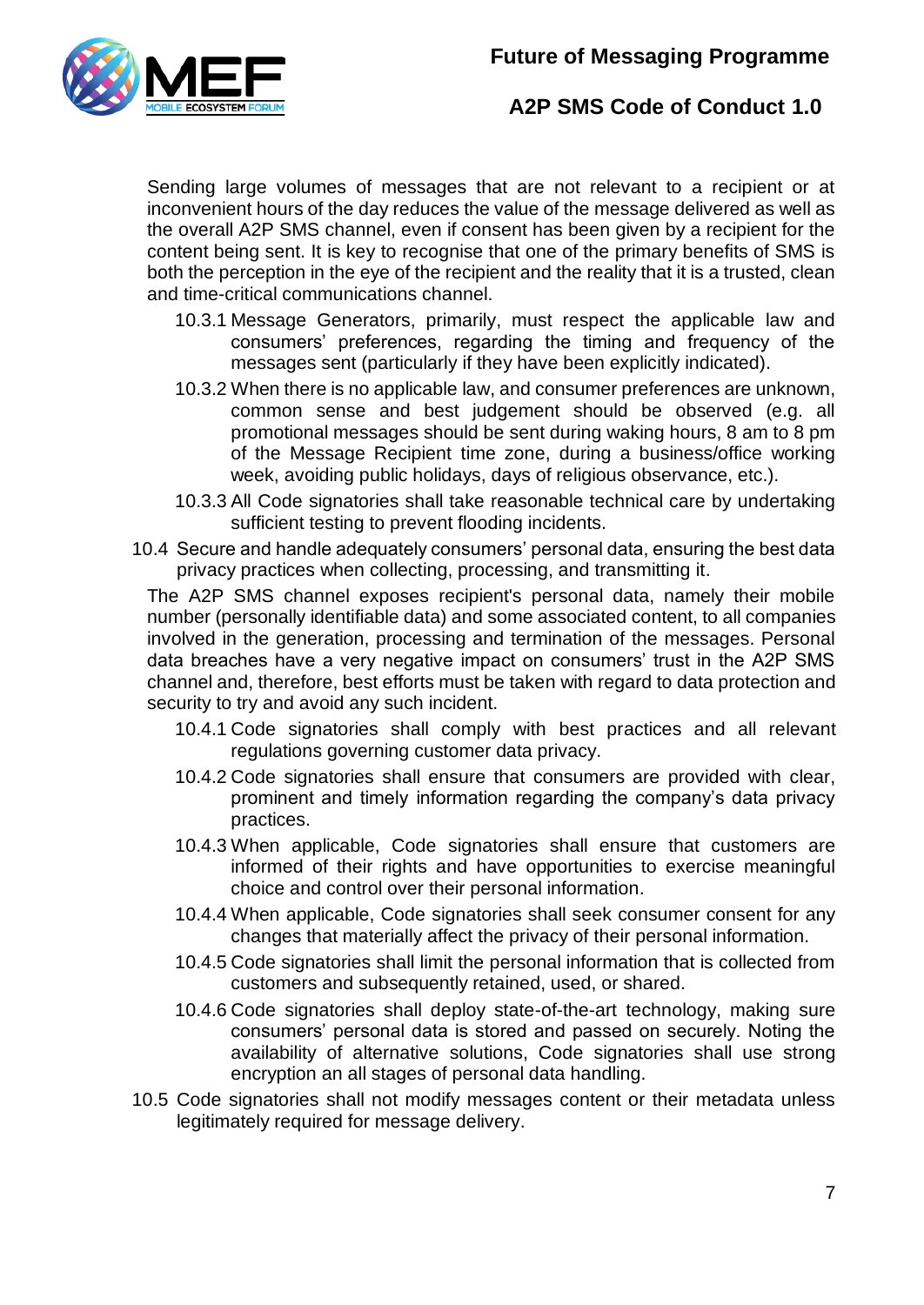

It is vital for the sustainability and growth of the A2P SMS channel that the messages generated are kept secure along the entire channel and delivered as they were intended by the Message Generator.

- 10.5.1 Unless for technical or regulatory reasons, messages' payload or their metadata Code signatories shall be kept unaltered, particularly elements such as SenderID or Global Title (GT), which are particularly relevant for identifying the companies involved in generating, processing or terminating A2P SMS messages.
- 10.6 Code signatories should deploy effective, proportionate risk-based procedures and tools to avoid consumer and/or business fraud.

A key aspect of ensuring a secure and compliant A2P SMS channel is the requirement that every company in the value chain takes appropriate care of its own infrastructure. This ensures reliable service provision with sufficient network system and capacity, while also aiming to combat the challenges which arise through fraudulent incidents where non-existent, insufficient or inadequate fraud protection tools and procedures are deployed along the value chain. The whole industry loses when fraud or any other industry incident occurs, as trust in the service or the value chain erodes.

- 10.6.1 Code signatories must be knowledgeable of the applicable the established rules that govern A2P SMS services in the markets through which the message is knowingly being delivered, in particular in the country where it is being terminated (for example, the use of short codes can be a legal requirement or a contractual obligation imposed by the terminating MNO).
- 10.6.2 Code signatories involved in the creation/delivery and termination of A2P SMS messages shall deploy all necessary tools and resources to protect and monitor their technical infrastructure for abnormal message volumes, formats or patterns to minimise the risk of not knowingly providing noncompliant service in terms of applicable law and signed contracts.
- 10.6.3 Code signatories shall properly identify and authenticate system users, such as by implementing password protection mechanisms and changing passwords to online systems (e.g., preventing ex-employees from using the channel illegitimately.
- 10.6.4 Code signatories shall limit physical access to systems.
- 10.6.5 Code signatories shall screen, train and monitor internal staff.
- 10.6.6 Code signatories shall ensure the protection of their assets that are accessible by suppliers and third parties.
- 10.6.7 Code signatories shall limit access to all message data to a "need to know" basis, by which, unless explicitly authorised, required by law or the Compliance Committee, or for the strict purpose of protecting the consumer recipient of the message or the involved industry players, message processors shall not access to message content to gain competitive advantage, drive business decisions, analyse competition or crunch content data to gain unfair business intelligence.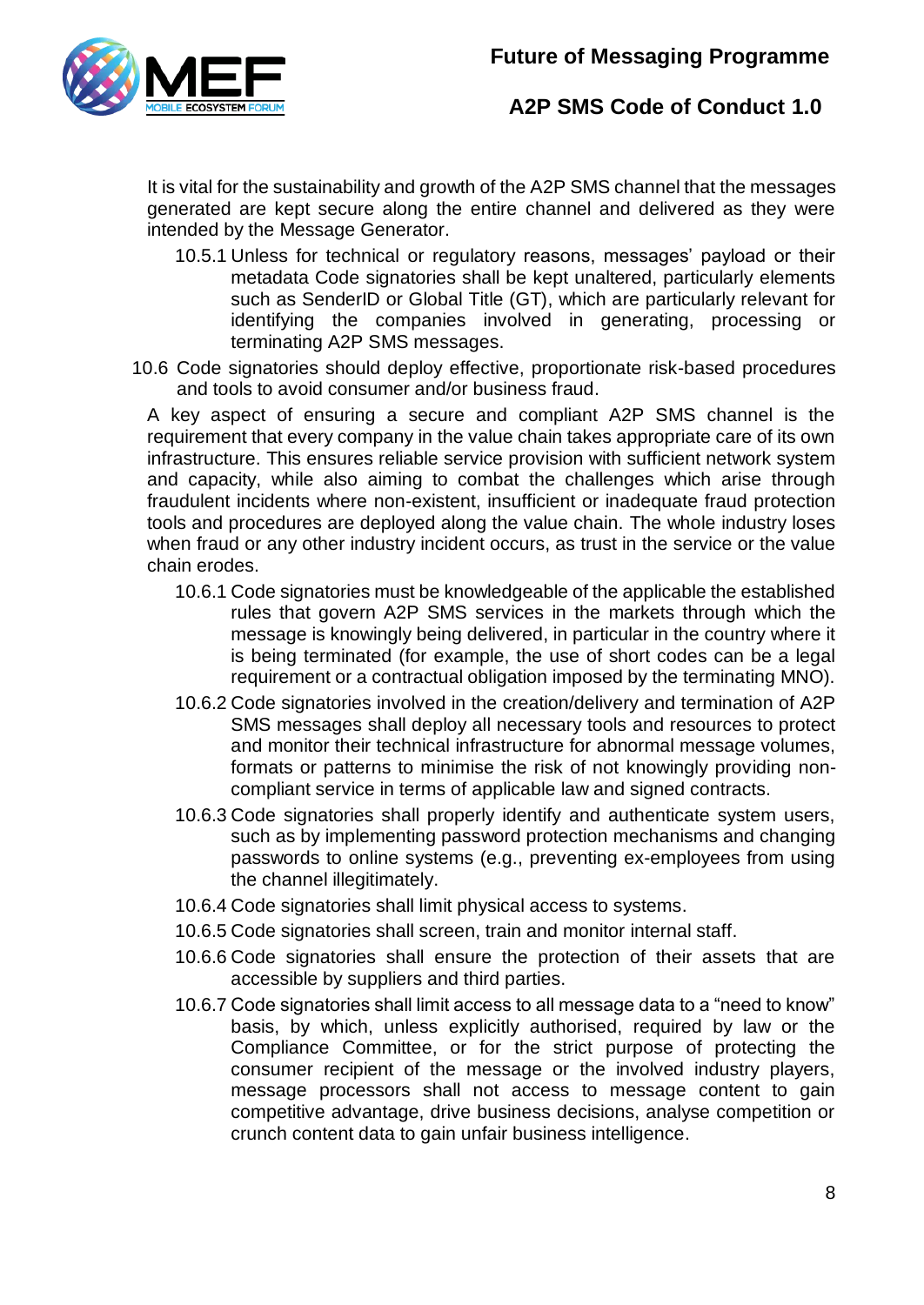

- 10.6.8 Code signatories shall ensure correct and secure operations of information processing.
- 10.6.9 Code signatories shall develop processes to ensure that all transactions and user activities are logged with appropriate audit trails.
- 10.6.10 Code signatories shall regularly test security systems and processes.
- 10.6.11 Code signatories shall ensure continuity of information security.
- 10.6.12 Code signatories shall develop a process to identify, address, and monitor security incidents and security-related complaints.
- 10.6.13 MNOs signatories of the Code must protect their network using all reasonable efforts to block the following (including but not limited to):
	- SIM farms leveraging consumer/M2M SIM cards
	- Grey routes
	- Other networks that are using faking or Global Title manipulation to knowingly subvert their firewalls.
	- HLR lookups that are not being used for bona fide routing or the delivery of SMS messages. In particular, HLR lookups should not contain the full IMSI
	- Attempts at using Roaming Intercept fraud to intercept communications.
- 10.6.14 MNOs signatories of the Code shall deploy processes to avoid, SIM Swap or Porting fraud by ensuring thorough identity checks of their customers are undertaken.
- 10.6.15 Messaging Processors involved in signalling services, in particular, signalling providers shall ensure that only registered MNOs obtain access to the SS7 network.
- 10.6.16 Messaging Processors involved in signalling services, in particular, signalling providers should undertake thorough checks to ensure that the Global Title and point code ownership is legitimate.
- 10.6.17 Messaging Processors involved in signalling services, in particular, signalling providers should perform random checks to ensure that providers do not modify Global Title configurations after services go live.
- 10.6.18 Message Processors shall develop and deploy capabilities to (including but not limited to) detect, report and block traffic, if needed, based on suspicious traffic patterns, such as unusual volumes or a suspicious traffic origin:
	- whitelist/blacklist specific message headers
	- blacklist URLs or specific keywords part of the message content
- 10.6.19 Message Processors shall develop and deploy capabilities to (including but not limited to) prevent, detect and block looping incidents whereby the same message is sent between the same processors over and over again. Code signatories should:
	- should block the looped messages immediately on discovery
	- not invoice these messages, and credit notes should be issued by each provider to remove the messages involved in the looping incident.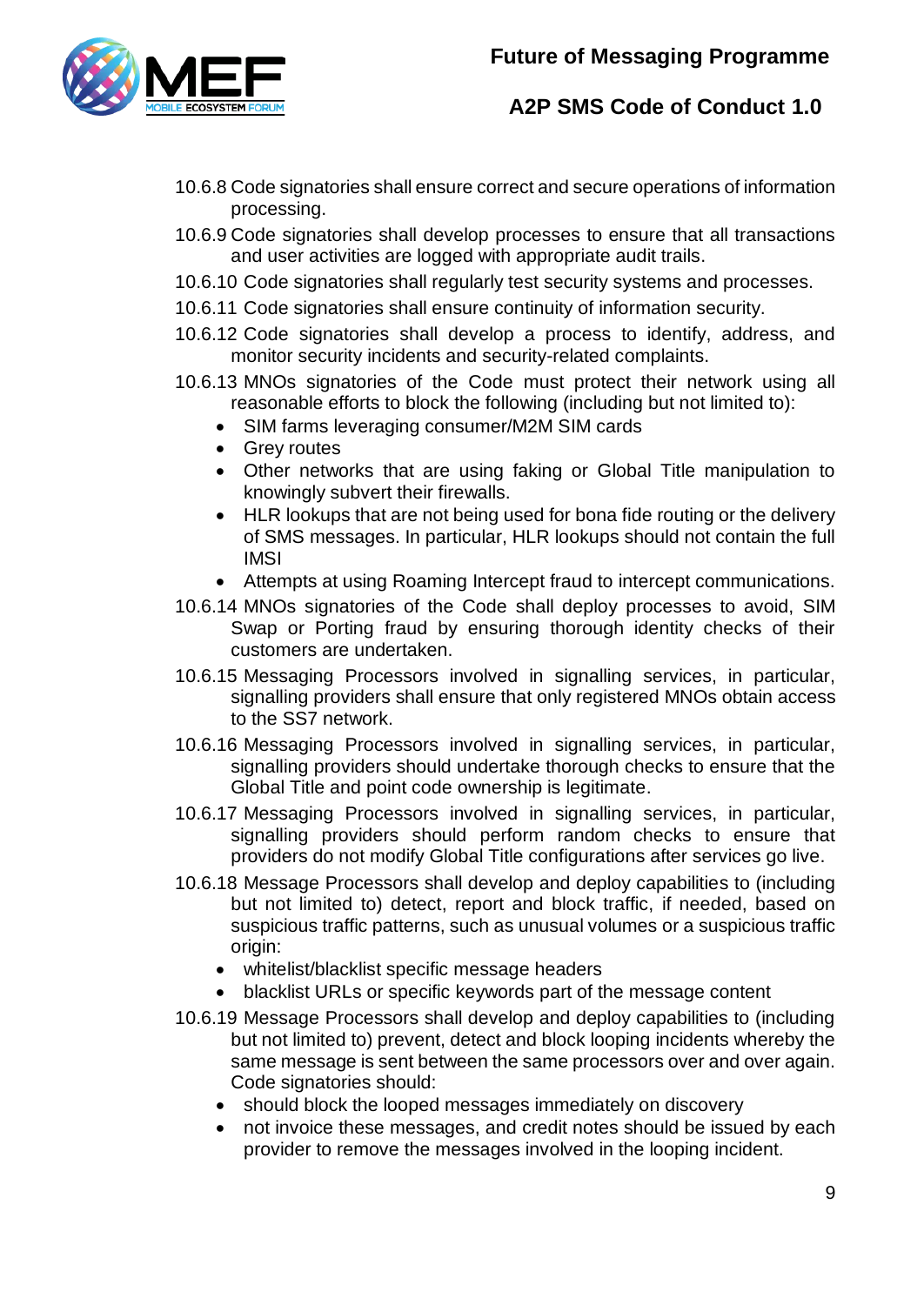

10.7 Code signatories shall not access or utilise another company's infrastructure for any purpose for which they don't have explicit authorisation.

Companies must not seek competitive advantage by abusing any other company's infrastructure, accessing or using it in any way for which they do not have explicit authorisation. Also referred to as hacking, abuse assumes many different and constantly changing forms, as the industry develops technically.

- 10.7.1 Code signatories shall not knowingly create, operate or exploit SIM farms where SIM farms are outlawed or forbidden by the MNO.
- 10.7.2 Code signatories shall not knowingly manipulate Global Titles by using technical manipulation to subvert an MNO firewall (usually an attempt to deliver messages at no cost to the Message Processor or Message Terminator).
- 10.7.3 Code signatories shall not knowingly subvert an MNO firewall in attempt to extract SRI data either on an SMS or voice query layer.
- 10.7.4 Unless explicitly authorised/requested by the infrastructure owner or for regulatory reasons, code signatories shall not knowingly manipulate/change the original SenderID of a message or populate a senderID with fake or rotated numeric SenderIDs.
- 10.7.5 Code signatories shall not knowingly conduct split signalling on the A2P SMS MT, namely for following requests:
	- SRI\_SM
	- FSM paths whereby the SRI\_SM is sent via one MNO entity and the FSM by a different one
- 10.7.6 Code signatories shall not knowingly manipulate the TON/NPI settings of an SMS in order to send Short codes via international SS7 connections
- 10.8 Never hide your identity or use someone else's.

In most interactions between parties in the A2P SMS value chain, some form of identification is required, such as through the use of credentials or as part of the message metadata.

- 10.8.1 Code signatories shall use only their own legitimate credentials or identifier(s), and that further, they do not omit, fake or use someone else's credentials.
- 10.8.2 Code signatories shall not knowingly manipulate Global Titles to pretend to be someone else
- 10.8.3 Code signatories shall not knowingly use a Short Code or Long Code that is not owned/licensed and operated by them, for termination of A2P SMS messages.
- 10.9 Code signatory shall actively promote and educate all industry parties to ensure that every service offered is safe, reliable and complies with all relevant operational and legal requirements.
	- 10.9.1 Code signatories shall communicate clear, sufficient and timely information to empower Enterprises to make safe and informed decisions about the correct use of A2P SMS services, particularly on topics such as:
		- permitted and prohibited content types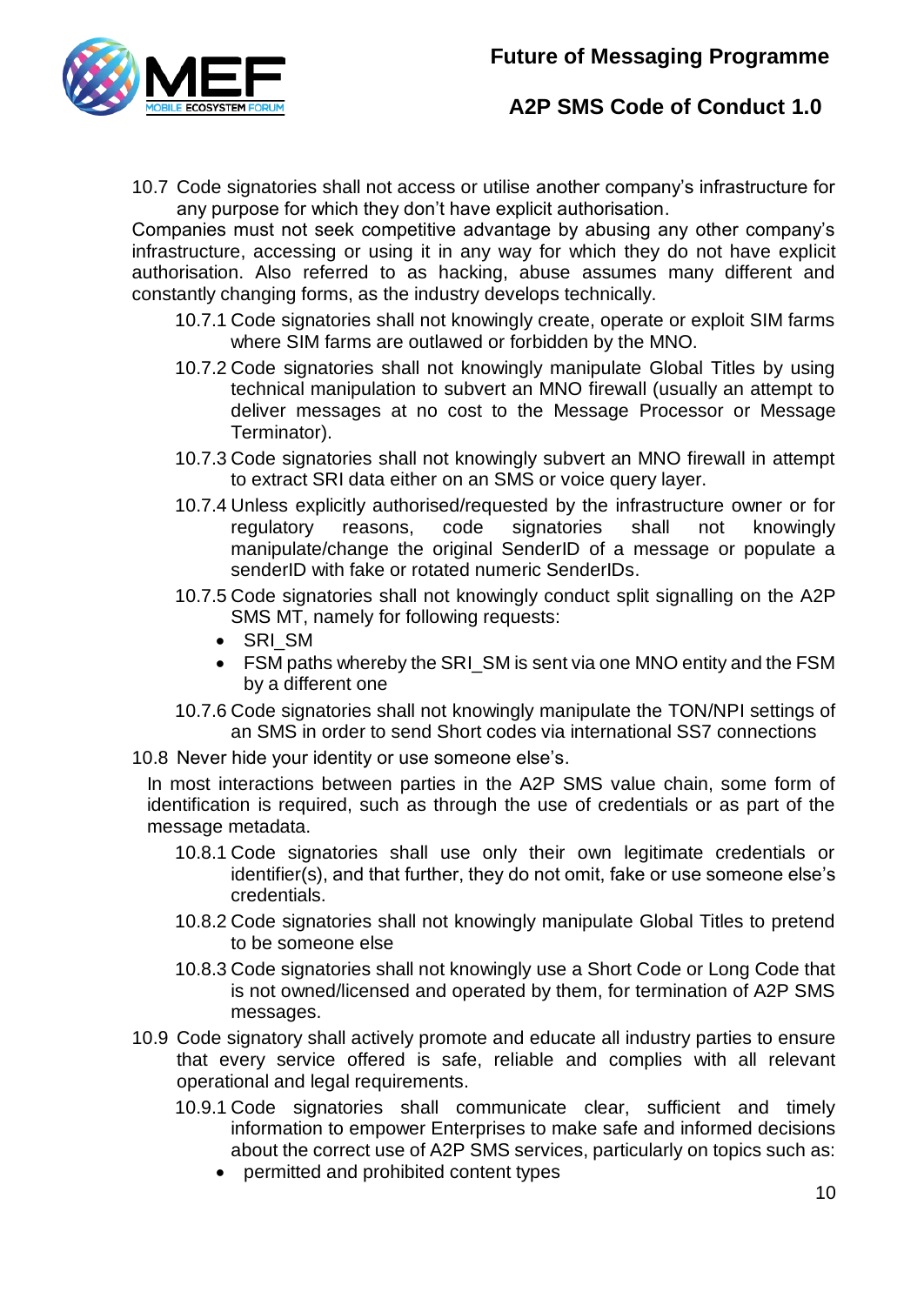

- out-of-hours periods for message delivery
- 10.10 Code signatories shall proactively assist regulators, law enforcement agencies and other parties of the ecosystem to limit the scope and recurrence of fraudulent incidents and identify fraudulent actors within the ecosystem.

Given the global and complex nature of the A2P SMS delivery chain, fraud assumes many different formats and impacts on different technical infrastructures, often in multiple countries. Therefore, quick and open dialogue amongst all industry parties is fundamental to:

- Limit the scope of fraudulent incidents by enabling the industry to stop them, once detected, as quickly as possible. Rendering fraud ineffective is likely the most powerful deterrent for potential fraudulent companies.
- Identify and remove fraudsters from the A2P SMS value chain.
- 10.10.1 Code signatories shall investigate and report on the legitimacy of message headers if required by a terminating MNO, law enforcement agency, the Compliance Committee or any other value chain party.
- 10.10.2 Code signatories shall provide the information required by regulators, law enforcement bodies or other parties, which may help to stop a fraud incident or identify a fraudulent actor in a timely manner. This may include, for example, providing evidence of consumers' authorised opt-in and optout consent.
- 10.10.3 Code signatories shall report any suspected fraudulent activities, particularly calling out evidence and enough tracing information of unlawful activities, specifically SIM farms and Global Title Faking, as quickly as possible. The procedure is described in [11.](#page-10-0)

# <span id="page-10-0"></span>**11 Logging Fraud Incidents**

- 11.1 In the context of the Code, a fraud incident is one where SMS messages appear in the A2P SMS delivery chain, as a result of unlawful behaviour or as a consequence of a breach of a commercial contract.
- 11.2 When informed by a third party or identified through their own detection that they may be carrying unsolicited or fraudulent messages on their network, Code Signatories shall follow the steps and meet the timescales set out below:
	- Within 5 (five) hours of discovering messages which, if delivered to the Messaging Terminator, result in unlawful behaviour or breach of a commercial contract (this includes but is not limited to Phishing or Spoofed messages) the company sending the messages is notified and asked to cease the messages immediately.
	- If the messages have not ceased within 8 (eight) hours of the first request, the account is suspended.
	- Within the next 8 (hour) hours following the account being suspended, the incident shall be reported to target MNO's fraud department and any other affected party.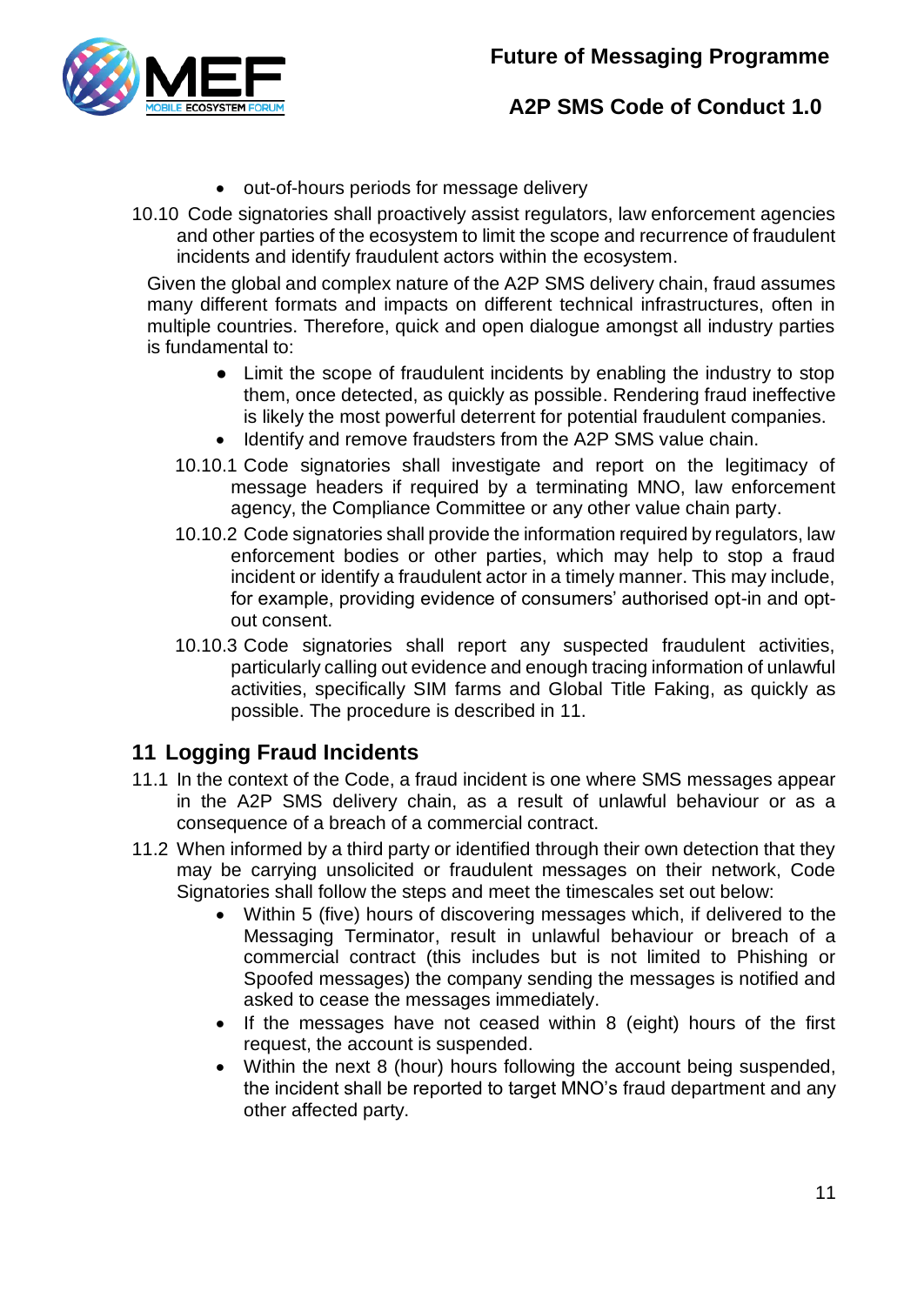

- Within 8 (eight) hours of discovering suspected unsolicited messages, a request for evidence of opt-in consent is made to the company sending the messages, giving them 2 (two) business days to respond.
- Failure by the company to provide sufficient evidence opt-in consent, or to cease the suspicious traffic will result in their account being suspended and the company being reported to MNO's fraud department and any other affected party.
- Within 8 (eight) hours of discovering suspected Artificial Inflation of Traffic (AIT), a request for evidence of the service by the company sending the messages will be issued, giving them 2 (two) business days to respond.
- Failure by the company to provide sufficient evidence that this is a legitimate service or to cease the suspicious traffic will result in their account being suspended and the company reporting to MNO's fraud department and any other affected party.

# <span id="page-11-0"></span>**12 Complaints**

- 12.1 A **"**complaint**"** is defined as a complaint against a Code signatory or a notification of a breach of a previous Compliance Committee adjudication.
- 12.2 The **"**Compliance Committee**"** consists of three (or more) independent experts in the field of information and communications technology appointed by MEF.
- 12.3 Complaints have no appeal. The Compliance Committee decisions are final.
- 12.4 Any complainant may lodge a complaint against any Code signatory who, in the view of the complainant, has acted contrary to the provisions of this Code.
- 12.5 A complainant must lodge a complaint directly and solely based on the incident and breach of the Code.
- 12.6 A complaint may be directed at more than one signatory.
- 12.7 A complaint must be made within six months of the date of alleged breach of the Code. MEF may, at its discretion, accept a complaint after this six-month window, if the complainant provides a compelling reason for the delay in lodging the complaint.
- 12.8 Any complaint must be lodged with MEF using the complaint procedure information published on the Programme website.
- 12.9 The Complainant must not disclose any information about the complaint or the contents thereof.
- 12.10 In order to be reviewed by the Compliance Committee, as a minimum the complaint must contain the following information:
	- the Company name of the Code signatory against whom the complaint is being made, or if its identity is not clear some other identifying information;
	- the names and contact details of the complainant;
	- to the extent that the information is known or available, identification of the part or parts of the Code which has allegedly been breached; and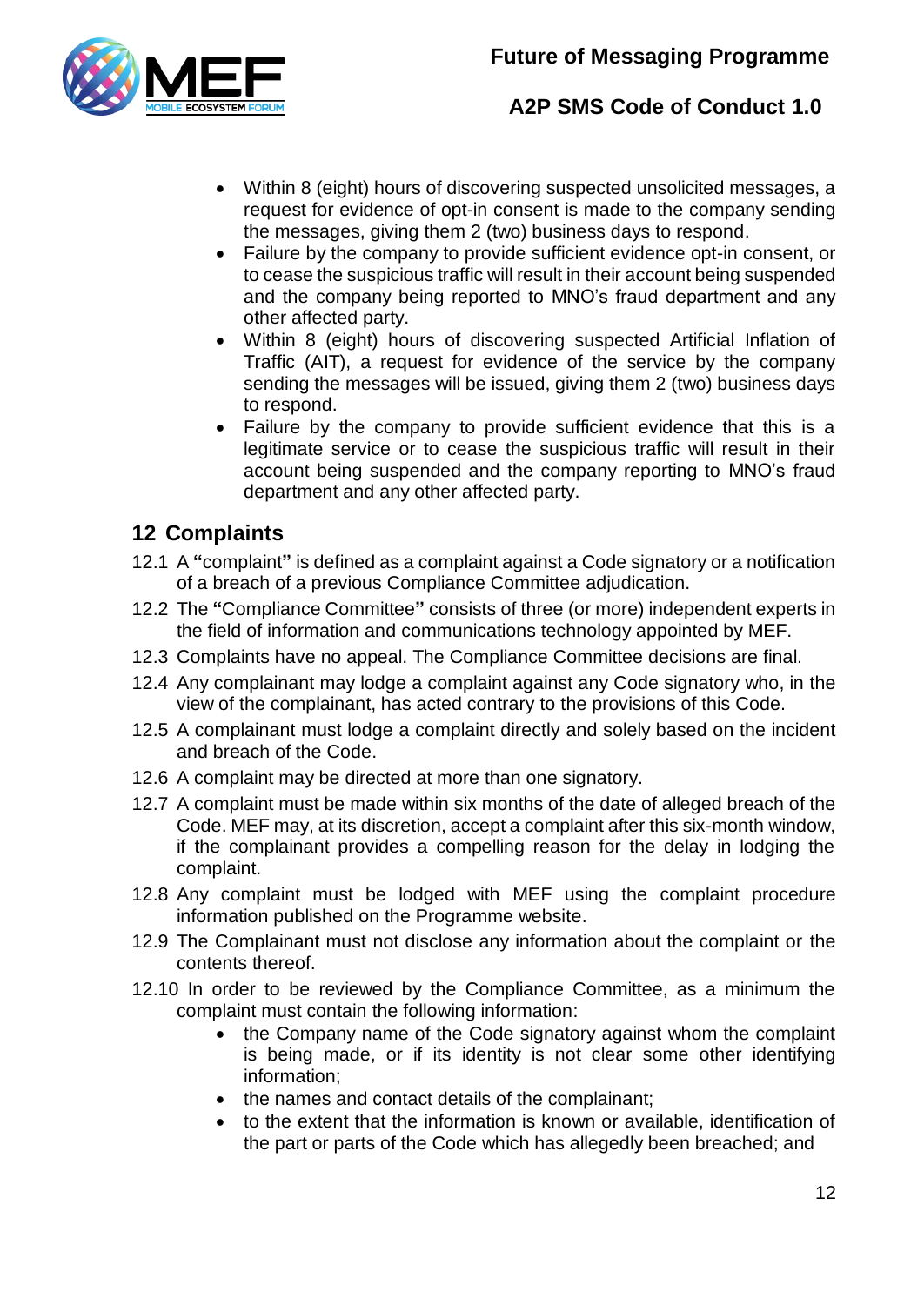

- a detailed description of the actions or inactions that resulted in the alleged breach.
- 12.11 Any complaint lodged that does not contain the above information may be referred back to the complainant by MEF with a request to provide the missing information.
- 12.12 Notwithstanding if the complainant has not identified any or all of the relevant clauses of the Code, MEF may assign the relevant clauses based on the content provided. The complaint and subsequent response and adjudication will be limited to those clauses identified by either the complainant or MEF at the start of the matter.
- 12.13 MEF will not consider a complaint if it:
	- does not address a Code signatory
	- falls outside the remit of the Code
	- is prima facie without merit, or
	- is without sufficient grounds, taking into account factors such as malicious intent or made in bad faith.
- 12.14 If a complainant requests anonymity, the complainant's identity may, in exceptional circumstances, be withheld from the signatory at the discretion of the Compliance Committee. If the committee decides not to grant such anonymity, the complainant will be given a choice as to whether they wish to proceed.
- 12.15 At any point in the complaints process, a complainant may request via MEF that a complaint is withdrawn and MEF must comply with this request. However, if there is prima facie evidence of a breach of the Code which may affect consumers, the Compliance Committee is entitled to pursue a new complaint against the relevant Code signatory and may use any evidence submitted by the original complainant as part of the new complaint.
- 12.16 If the Compliance Committee believes that a complainant has not provided sufficient evidence for the Compliance Committee to be able to make a decision, the Compliance Committee may request that additional supporting information is provided. Should the complainant fail to provide the requested information, the Compliance Committee may close the complaint without it proceeding to adiudication.
- 12.17 The Code signatory named in the complaint or identified by the Compliance Committee on the basis of any identifying information included in the complaint is considered to be the respondent to the complaint. The respondent will be notified that a complaint has been lodged and that the Code's formal complaint procedure is being followed. The Compliance Committee will provide the respondent with a copy of the complaint, and any additional information relevant to the complaint.
- 12.18 The respondent will be given ten (10) working days to respond to the complaint, and to provide the Compliance Committee with any information the respondent deems relevant to the complaint, including any mitigating factors that the respondent wishes the Compliance Committee to consider. If the respondent so requests, an extension to this time period may be given at the discretion of the Compliance Committee.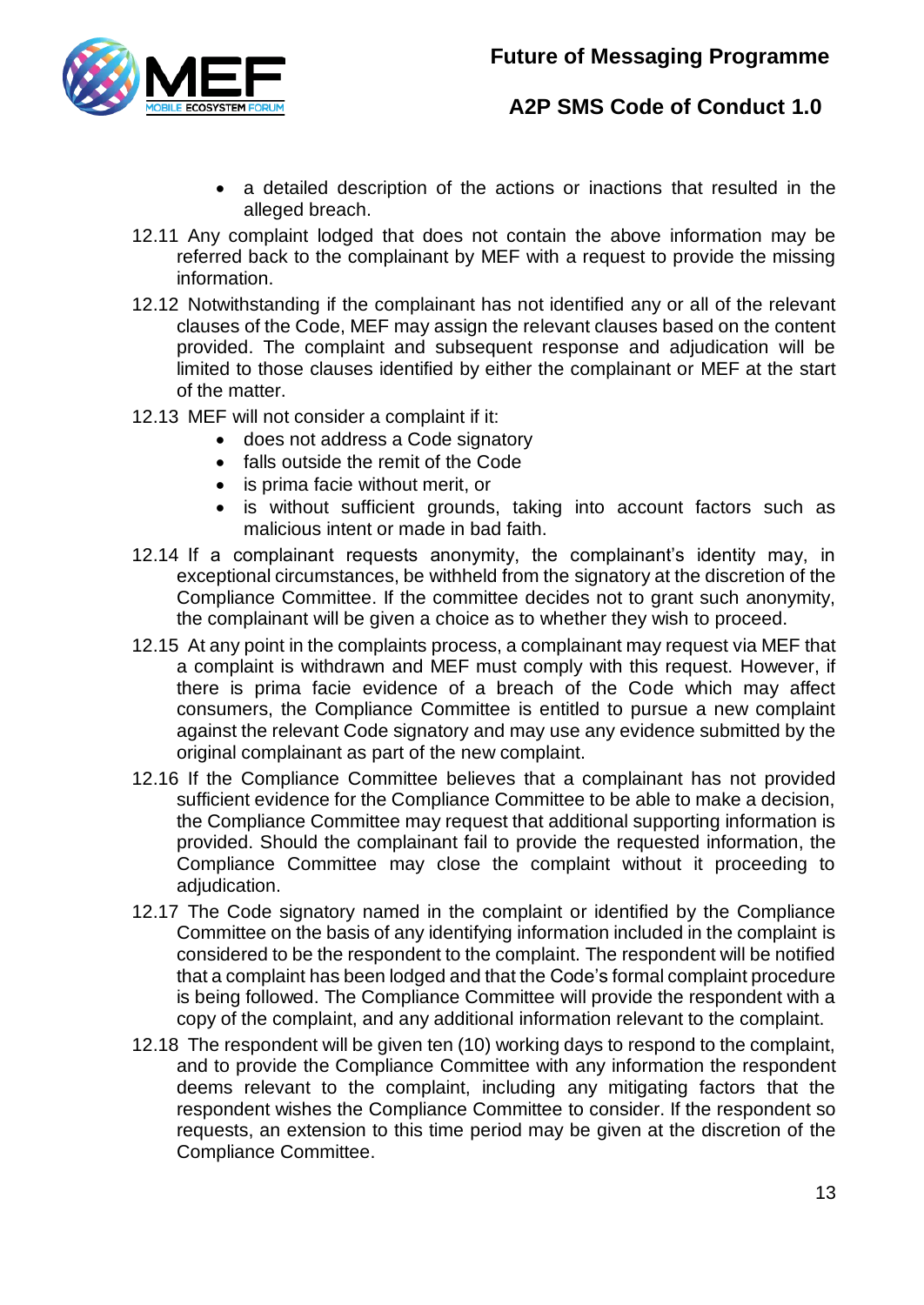

- 12.19 Where a complaint involves any interaction with a customer or business partner, when requested to do so, the respondent must provide copies of relevant interactions and associated materials.
- 12.20 Providing incorrect or fraudulent information in response to a complaint or in response to any other request to provide information is itself a breach of the Code.
- 12.21 If the respondent fails to respond within 10 (ten) working days, it will be assumed that the respondent does not wish to respond.
- 12.22 Once (and if) the respondent has provided a response to the complaint, this response may be shared with the complainant. The complainant will be given five (5) working days to provide a response to the respondent's submission. If the complainant so requests, an extension to this time period may be given at the discretion of the Compliance Committee.
- 12.23 Once (and if) the complainant provides a response to the respondent's submission, this response will be provided to the respondent. The respondent will be given five (5) working days to provide a further response to the complainant's submission. If the respondent so requests, an extension to this time period may be given at the discretion of the Compliance Committee.
- 12.24 MEF will facilitate the complaint to the Compliance Committee, together with all materials submitted by the parties to the complaint.
- 12.25 The Compliance Committee will review:
	- the complaint;
	- any responses the respondent(s) and complainant have made to the complaint; and
	- referencing the version(s) of the Code applicable at the time of the alleged breach.
- 12.26 If, during the investigation of the complaint, the Compliance Committee identifies potential breaches of clauses of the Code which were not specified in the complaint, the Compliance Committee may not rule on those clauses but may refer those potential breaches back to MEF. MEF may then lodge a new complaint against the Code signatory relating to the identified clauses.
- 12.27 The Compliance Committee may only make a ruling against the Code signatory(ies) identified as the respondent(s) to the complaint. If, during the investigation of the complaint, the Compliance Committee identifies potential breaches of clauses of the Code by a Code signatory other than the respondent(s), MEF may decide to lodge a new complaint against that signatory.
- 12.28 On the basis of the evidence presented, the Compliance Committee will decide whether there has been a breach of the clauses of the Code identified in the complaint. Each case will be considered and decided on its own merits. When making adjudications, previous precedent should be taken into account.
- 12.29 If the Compliance Committee determines that there has been a breach of the Code, then the Compliance Committee must determine appropriate sanctions. The Compliance Committee must take into consideration: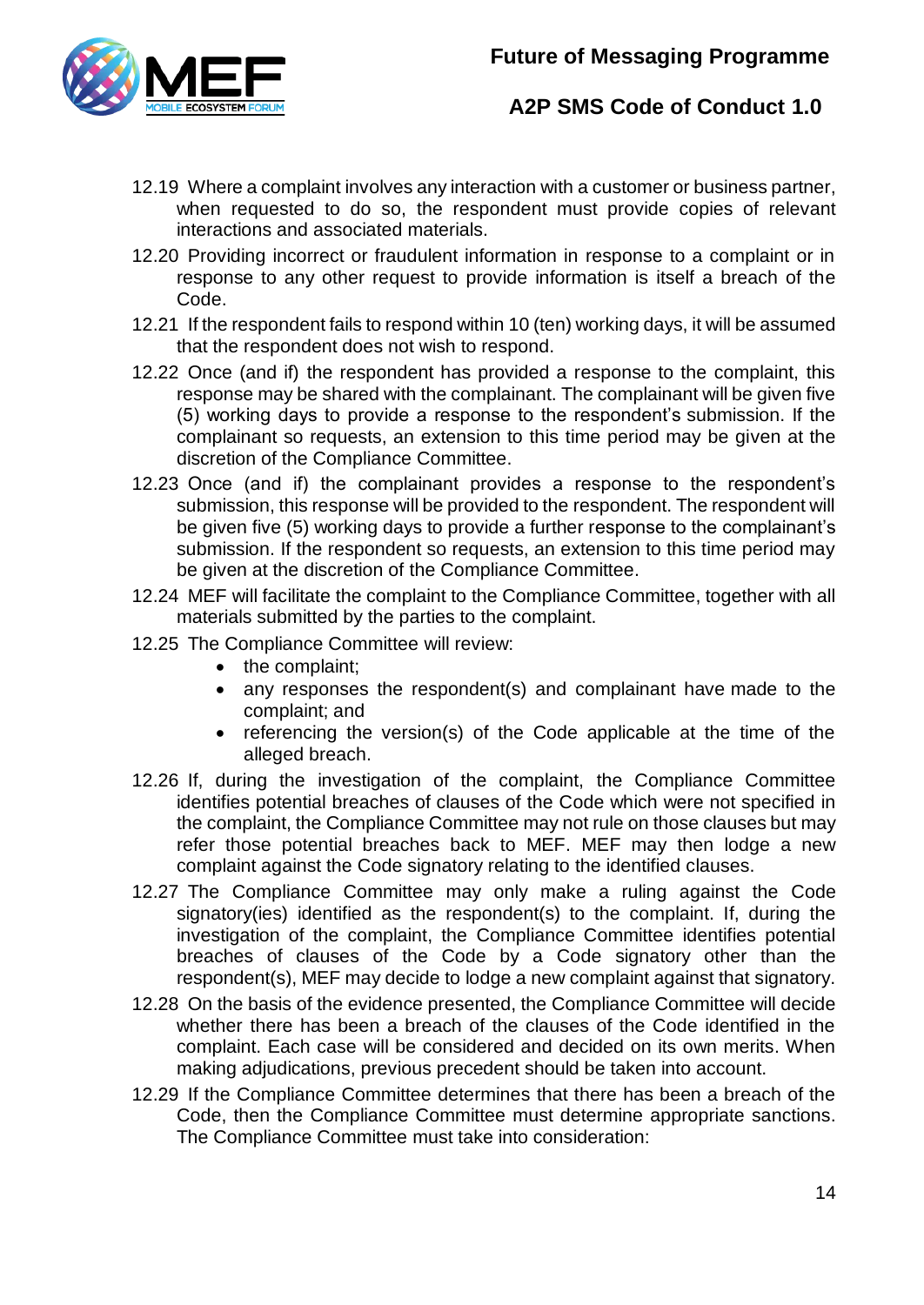

- any previous successful complaints made against the respondent in the past three years;
- any previous successful complaints of a similar nature;
- the nature and severity of the breach;
- the losses suffered by consumers, the complainant or any other parties involved;
- any efforts made by the respondent to resolve the matter; and
- any other factors that the Compliance Committee considers material.
- 12.30 Once the Compliance Committee has determined whether there has been a breach of the Code, and any sanctions, the Compliance Committee will provide MEF with a written report detailing these findings including any sanctions. MEF will provide the respondent and the complainant with access to the Compliance Committee's report.
- 12.31 The respondent must provide MEF with written confirmation of compliance with any applicable sanctions within ten (10) working days of receiving the Compliance Committee's report.
- 12.32 MEF will maintain a record of any and all complaints resolved through the formal complaint procedure, for a minimum period of three years after the complaint is closed.

# <span id="page-14-0"></span>**13 Sanctions**

- 13.1 Sanctions that may be imposed on a Code signatory found to be in breach of the Code include one or more of the following:
	- 13.1.1 Withdrawal of the TEM Badge and consequent status of Code signatory, without any refund of fees paid regarding the Code or Programme.
	- 13.1.2 If applicable, remove the signatory status of Programme participant, without any refund of fees paid regarding the Code or Programme.
- 13.2 MEF may, at its own discretion, send the Compliance Committee's written report to involved regulators and law enforcement bodies.

# <span id="page-14-1"></span>**14 Adherence to the Code**

- 14.1 Companies become Code signatories, by following the procedures defined at the Programme's website, signing this document and paying the respective fees.
- 14.2 Upon receipt of the documentation and fees, MEF has up to ten (10) days to send the Badge for use in line with respective terms and conditions.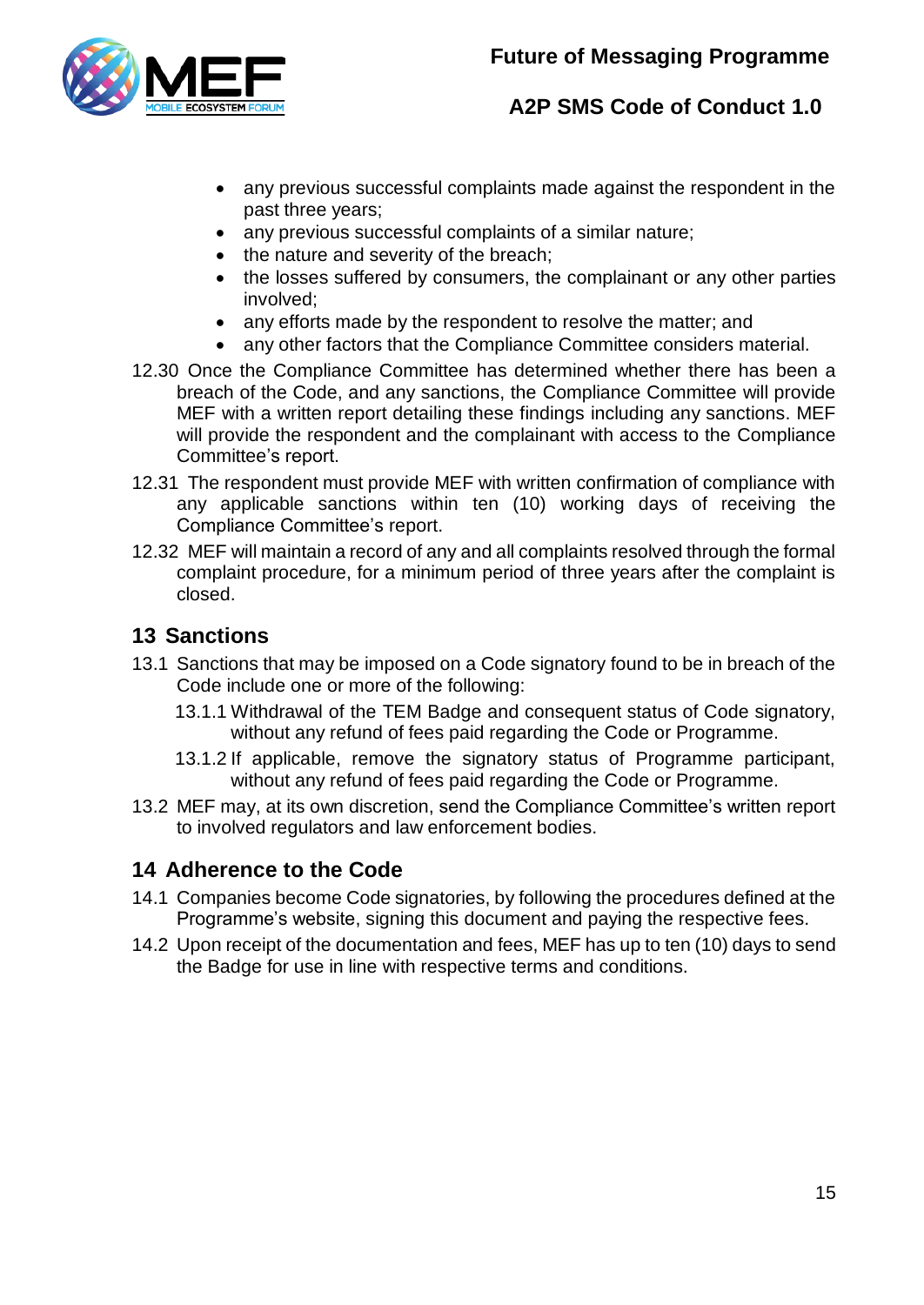

# <span id="page-15-0"></span>**Glossary**

### **A2P SMS (Application to Person)**

Messages originated by computer or application and intended for delivery to the subscribers of MNOs. A2P SMS is typically used by enterprise to communicate and share information with their customers, for example, bank balance alerts, retail order or delivery confirmation, appointment reminders and offers. A2P is generally used to send messages one way but two-way communication is possible in some markets.

### **Access Hacking, Hacking**

The act of gaining access to an app, device, platform or any other IT infrastructure by someone without the permission of the owner.

### **Aggregator**

A company that provides connectivity between MNOs and messaging routers.

### **Artificial Inflation of Traffic (AIT)**

The act of artificially generating messages which are sent by a rogue party to itself in order to generate profit.

### **CPaaS (Communications Platform as a Service) Providers**

Companies providing their customers (e.g., developers) a cloud-based platform where they can add real-time communications features (voice, video, and messaging) in their own applications without needing to build backend infrastructure and interfaces.

### **Firewall**

A filtering system which enables MNOs to monitor, detect, block and report suspicious or unauthorised messages destined for delivery through their network and to their subscribers

### **FSM (Forward Short Message)**

The second of two SS7 requests sent by an SMSC when a message is being sent, the first being an SRI. Both an SRI and FSM request are required to send a message.

### **Global Title (GT)**

An address used in the SCCP protocol for routing messages through an MNOs network. A Global Title is a unique address which refers to a single destination, though in practice, destinations can change over time.

### **Grey Route**

A connection used for the delivery of enterprise messages, but which is not authorised for that use, for example, where the absence of a commercial agreement for a connection is exploited as a lower cost option at the expense of the terminating MNO.

### **HLR (Home Location Register)**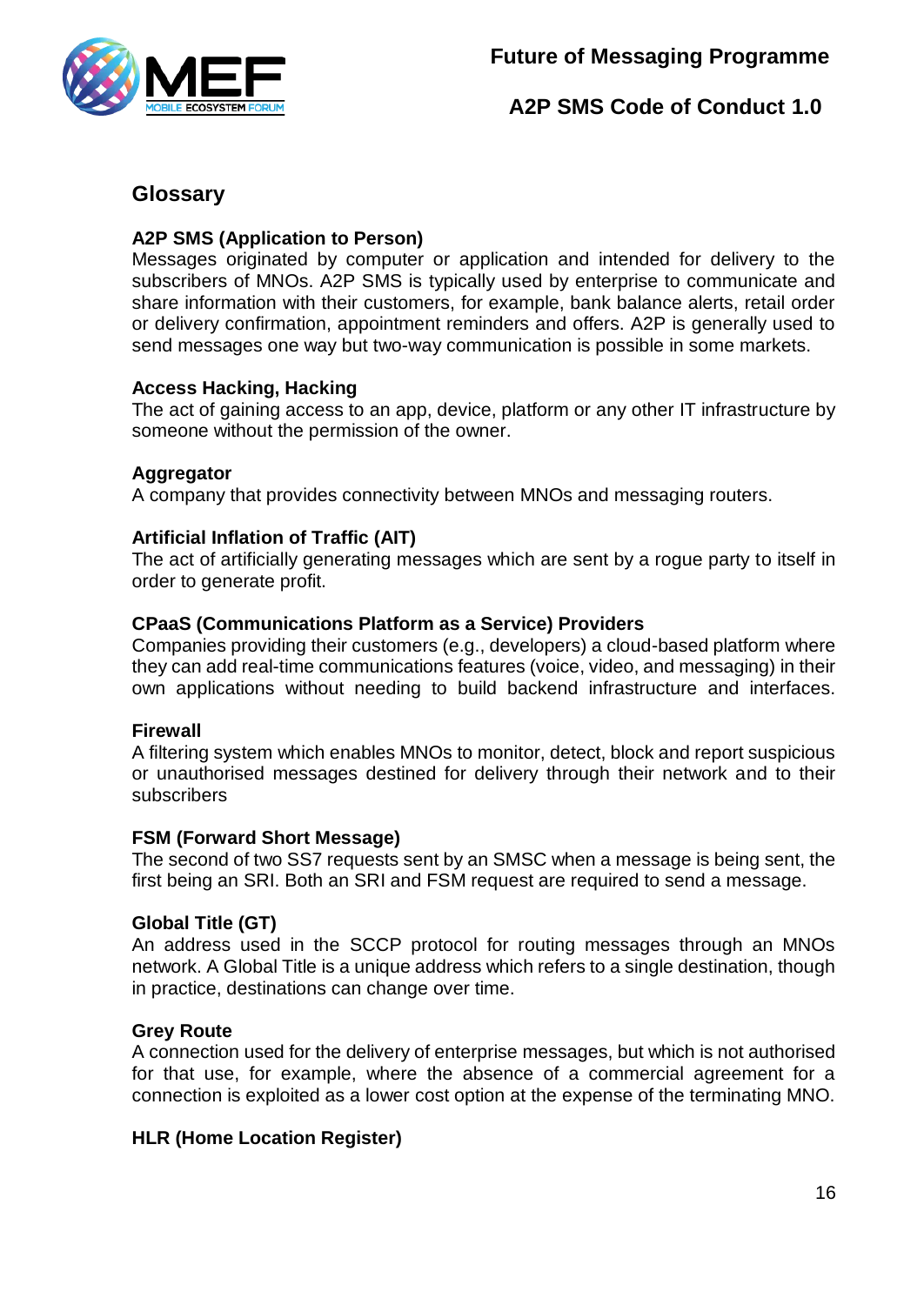# **Future of Messaging Programme**



# **A2P SMS Code of Conduct 1.0**

The database within a GSM Network which stores all mobile subscriber data, including the subscriber's location (eg, home or roaming), phone status, (eg, on, off, inbox full etc) and their mobile network.

### **IMSI (International Mobile Subscriber Identity)**

A unique number, usually fifteen digits, which identifies a GSM mobile network subscriber.

### **MAP Global Title Faking**

Manipulation of specific technical parameters or disguising a message sender's true identity in order to gain access to an MNO's network to deliver messages which would otherwise be flagged as unauthorised and rejected by an MNO.

#### **Message Generator**

This is the company or brand from which the message is being sent. Even if the message is technically created by a 3rd party on behalf of the brand, the brand is still regarded as a message generator.

#### **Message Processor**

This is any company in the ecosystem that is involved in the processing, routing, or carrying the message en-route to its final destination.

#### **Message Recipient**

This is typically a person that is a customer or employee of the Message Generator.

#### **Message Terminator**

This is any company in the ecosystem that is responsible for delivering the message to the consumer handset. Usually a Mobile Network Operator.

#### **Mobile Network Operator; Mobile Operator (MNO)**

An MNO provides wireless or mobile communication services and owns or controls all of the elements of the network infrastructure necessary to deliver services to a mobile subscriber. All MNOs must also own or control access to a radio spectrum license which has been issued by a regulatory or government body. An MNO typically controls provisioning, billing and customer care, marketing and engineering organisations needed to sell, deliver and bill for services, though these systems and functions can be outsourced.

#### **Mobile Originated (MO)**

This describes the source of a sent message, ie, at the start of the end to end message delivery chain. See also Originating Mobile Operator.

#### **MNP (Mobile Number Portability)**

This lets a mobile subscriber move from one MNO to another while keeping their number. MNP has made it impossible to determine the mobile network of an MSISDN by its prefix.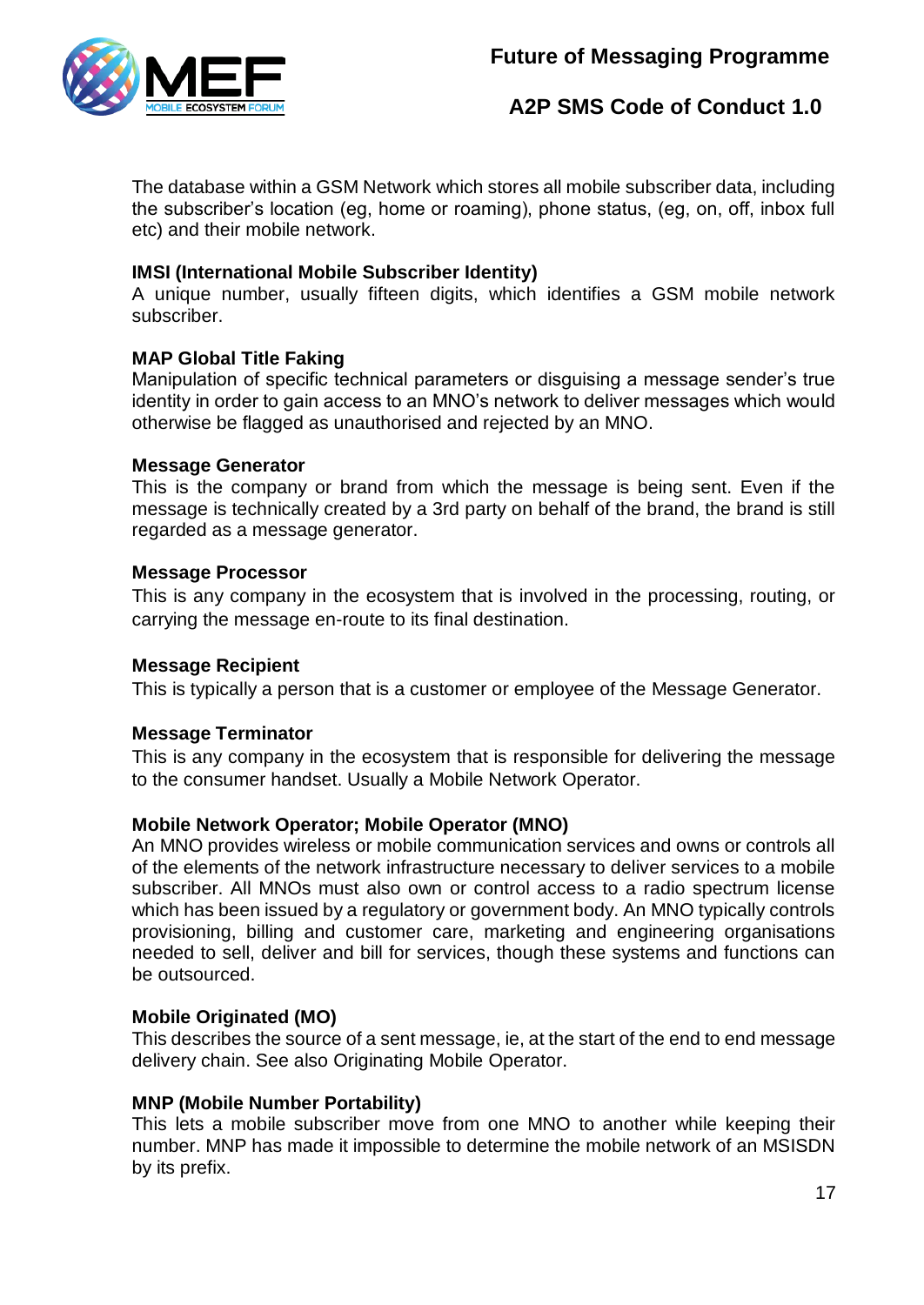

### **MSISDN (Mobile Station International Subscriber Directory Number)**

The unique mobile phone number attached to a SIM card used in a mobile device.

### **MSC (Mobile Switching Centre)**

An MSC routes messages, performs service billing and interfaces with other telecoms networks, such as the public switched telephone network (PSTN). All forms of communication, whether between two mobile phones or between a mobile phone and a landline telephone, travel through the MSC.

### **Mobile Terminated (MT)**

This describes the destination of a sent message, ie, at the end of the end to end message delivery chain. See also Terminating Mobile Operator.

### **NPI Settings**

See TON/NPI Settings

### **Originating Mobile Operator; Originating MNO**

The MNO at the start of the end to end message delivery chain which accepts messages from a messaging provider for onward delivery.

#### **Originator/SenderID**

The term used to describe the number or word which identifies who a message is from upon receipt. It is also known as a SenderID. An alphanumeric originator enables a brand name to be set as the identified 'sender' of a message.

### **Phishing, SMS Phishing, SMiShing**

The act of misleading a mobile subscriber by presenting to be a known and trusted party to gain access to online systems, accounts or data such as credit card, banking information or passwords for malicious reasons.

Roaming Intercept Fraud/SMS Roaming Intercept Fraud

The act of deliberately intercepting a message while a consumer is roaming.

#### **SCCP Provider**

A company which manages the SCCP layer protocol.

#### **SCCP Global Title Faking**

The act of sending a message in a way that deceives the terminating MNO about the true identity of the sender through the misuse of a Global Title.

#### **Short Code, Short Number**

A special numbers, significantly shorter than a full 11-digit phone number, which can be used to send SMS and MMS messages.

#### **Signalling Providers**

Companies providing the connectivity that enables roaming and messaging between an MNO and its roaming partners. It ensures continuity of service for mobile users by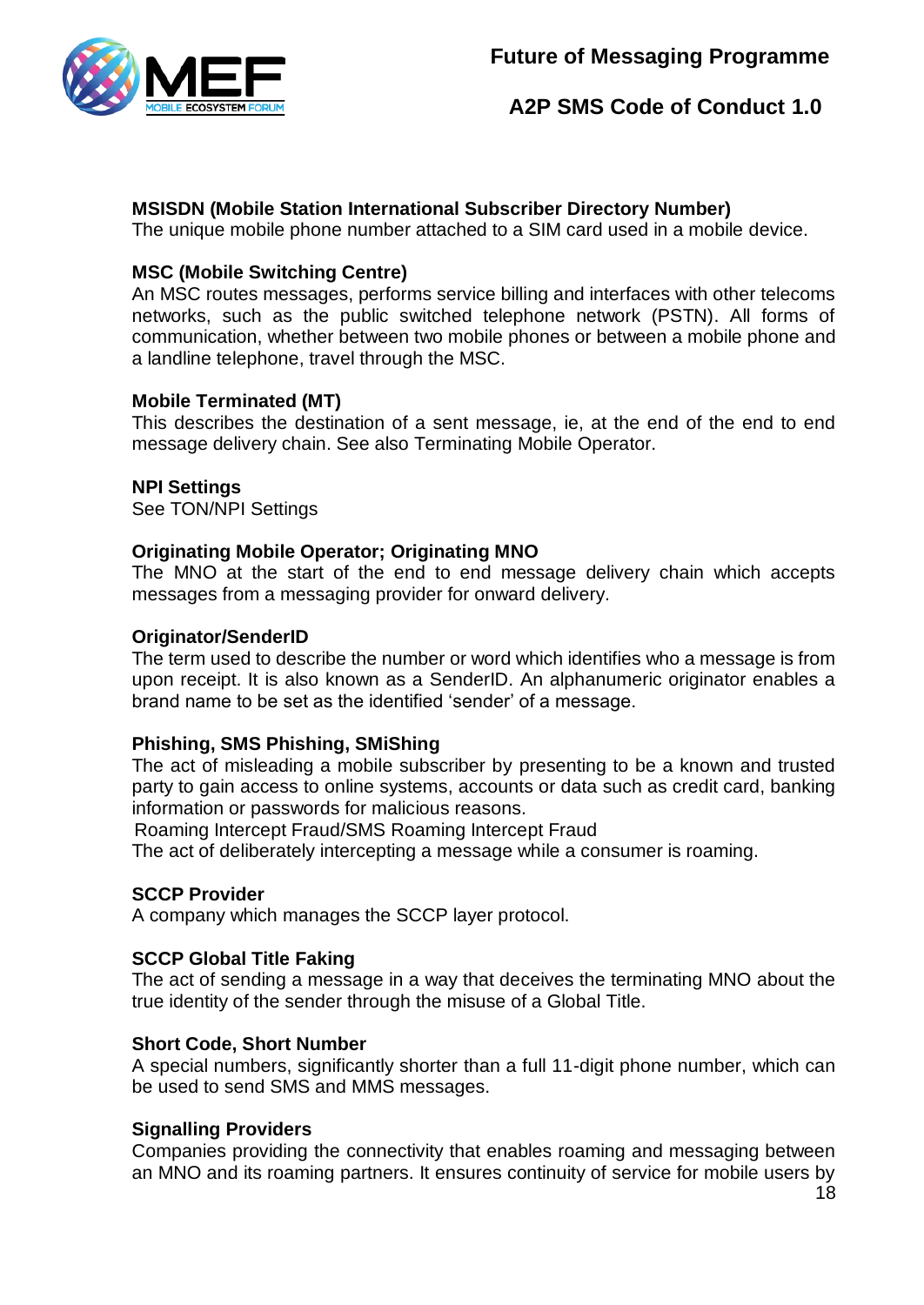

enabling them to make or receive mobile calls, send or receive SMS and use mobile internet while travelling all around the globe.

### **SIM; SIM Card (Subscriber Identity Module)**

A smart card inserted into a mobile device which carries a unique identification number, stores personal data and prevents operation of the device if removed.

### **SIM Farms**

A method of using a bank of SIM cards for the delivery of messages for which the SIMs are not designated, for example retail SIMs intended for use by individual mobile subscribers which are instead used for the delivery of enterprise messages.

### **SIM Swap Fraud or Porting Fraud**

The act of obtaining control of a mobile number by cancelling the SIM linked to a consumer's handset and activating a new SIM linked to a different handset, and so causing all calls and texts to be routed to and from a different handset, outside of the control of the consumer.

### **SMS (Short Message Services)**

A text messaging service component of phone, web, or mobile communication systems which uses standardised communications protocols to allow fixed line or mobile phone devices to exchange short text messages.

### **SMSC (Short Message Service Centre)**

An element within an MNO's network which receives messages from mobile network users (enterprise and individual mobile subscribers), stores, forwards and delivers messages to mobile network users, as well as maintaining unique timestamps in messages.

#### **Split signalling**

In the context of the Code, it refers to the use of different Global Titles for operations which require distinct calls to an external infrastructure, e.g., SRI and FSM calls are required to send a message.

### **SRI (Send Routing Information)**

This is the first of two SS7 requests sent by a SMSC when a message is being sent, the second of which is an FSM request. An SRI request is made by the originating MNO's SMSC to the HLR/VLR to request routing information and determine the IMSI of a mobile subscriber. Both an SRI and FSM request are required to send a message.

#### **SRI\_SM**

It is the MAP-Send-Routing-Info-For-SM query message. It is normally issued by the SMSC to the HLR, since the SMSC does not know the location of the terminating subscriber.

### **STP (Signal Transfer Point)**